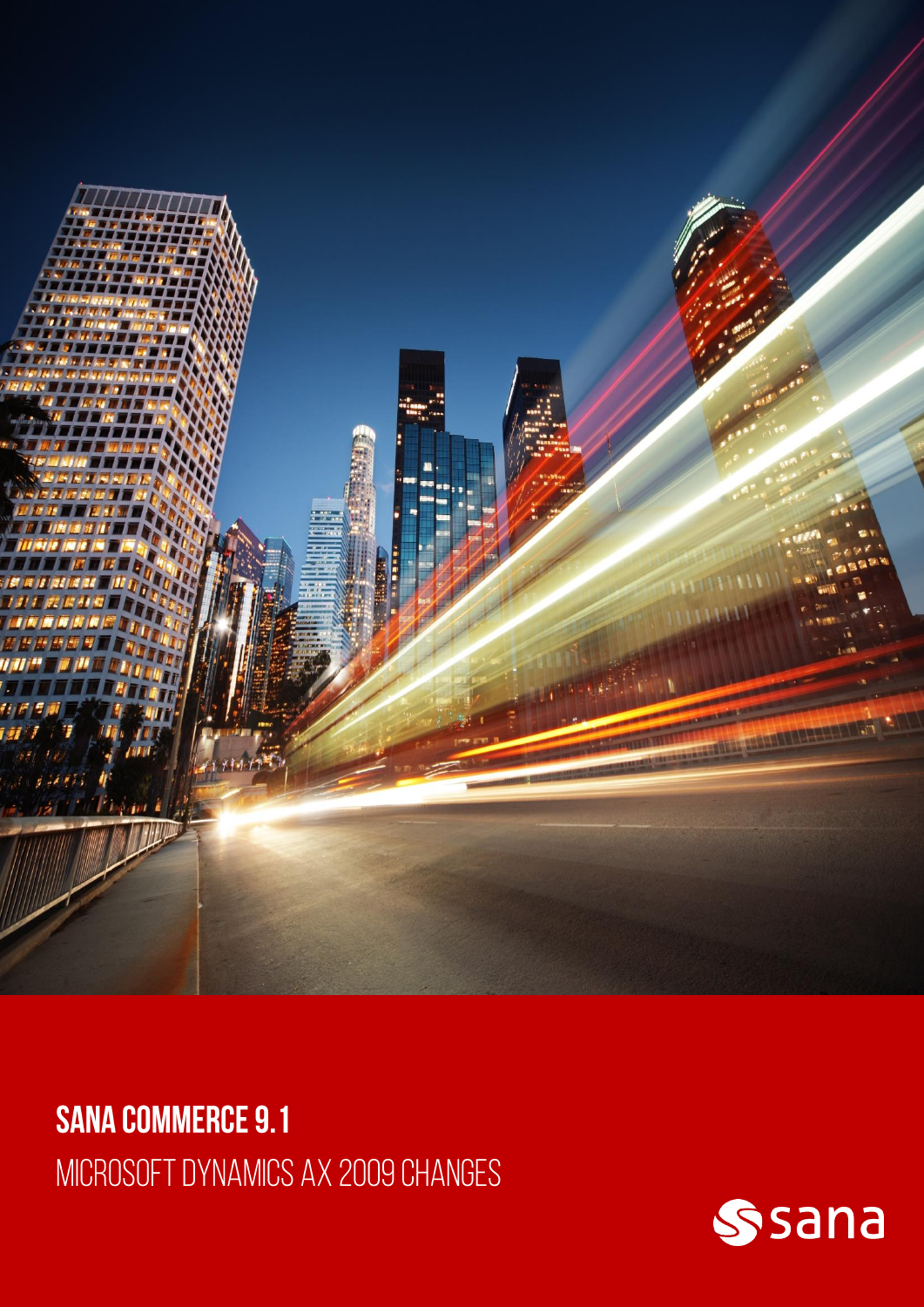

# **INTRODUCTION**

This chapter contains information about modified and new objects in **Microsoft Dynamics AX 2009**, which relate to the data model. Here you can also find the description of the new and modified maps, classes, forms and other objects that are used to gather, process and display data from the tables.

### **MODIFIED TABLES**

The table below provides the description of the modified tables in Microsoft Dynamics AX, including the fields:

| <b>Table Name</b>    | <b>Field ID</b> | <b>Field Name</b>                 | <b>Type</b>       | <b>Description</b>                   |
|----------------------|-----------------|-----------------------------------|-------------------|--------------------------------------|
| ContactPerson        | 50001           | SC_LastModified                   | Real              | Last date/time modified              |
| Currency             | 50001           | SC VisibleInWebshop               | Enum              | Item visibility in the webshop       |
| CustInvoiceJour      | 50001           | SC BillToName                     | String            | <b>Bill to name</b>                  |
| CustInvoiceJour      | 50002           | SC_PaymentMethod                  | <b>String</b>     | Payment method name                  |
| CustInvoiceJour      | 50003           | SC Comments                       | <b>String</b>     | Comments                             |
| CustInvoiceJour      | 50004           | SC SanaOrder                      | Enum              | Order is made using E-Commerce       |
|                      |                 |                                   |                   | system.                              |
| CustPackingSlipJour  | 50001           | SC BillToName                     | String            | <b>Bill to name</b>                  |
| CustPackingSlipJour  | 50002           | SC PaymentMethod                  | <b>String</b>     | Payment method name                  |
| CustPackingSlipJour  | 50003           | SC_Comments                       | String            | Comments                             |
| CustPackingSlipJour  | 50004           | SC_SanaOrder                      | Enum              | Order is made using E-Commerce       |
|                      |                 |                                   |                   | system.                              |
| CustTable            | 50001           | SC B2cCustomer                    | Enum              | Defines whether a customer is B2C    |
| CustTable            | 50002           | SC_ImportCustNum                  | <b>String</b>     | Sana customer number                 |
| CustTable            | 50003           | SC lastModified                   | Real              | Last date/time modified              |
| EmplTable            | 50001           | SC LastModified                   | Real              | Last date/time modified              |
| InventDimCombination | 50001           | SC VisibleInWebShop               | Enum              | Item visibility in the webshop       |
| InventItemGroup      | 50001           | SC VisibleInWebshop               | Enum              | Item group visibility in the webshop |
| InventItemGroup      | 50002           | SC_SortNum                        | Integer           | Order number in the webshop left     |
|                      |                 |                                   |                   | menu                                 |
| InventTable          | 50001           | SC VisibleInWebShop               | Enum              | Item visibility in the webshop       |
| InventTable          | 50002           | SC_LastModified                   | Real              | Last date/time modified              |
| InventTxt            | 50001           | SC Name                           | <b>String</b>     | Item name                            |
| MarkupTable          | 50001           | SC MarkupCode                     | <b>String</b>     | For internal use                     |
| SalesLine            | 50001           | SC_SuppItem                       | Enum              | Supplementary item                   |
| SalesLine            | 50002           | SC_SuppItemTableRecid             | Int <sub>64</sub> | Supplementary item table RecId       |
| SalesLine            | 50003           | SC_SuppAttachRecId                | Int64             | Supplementary Attached item RecId    |
| SalesTable           | 50001           | SC OrderId                        | <b>String</b>     | Sana order number                    |
| SalesTable           | 50002           | SC_FieldsDictionary               | String            | Raw XML data                         |
| SalesTable           | 50003           | SC Comments                       | <b>String</b>     | Comments                             |
| SalesTable           | 50004           | SC BillToName                     | <b>String</b>     | Bill to name                         |
| SalesTable           | 50005           | SC_PaymentMethod<br><b>String</b> |                   | Payment method name                  |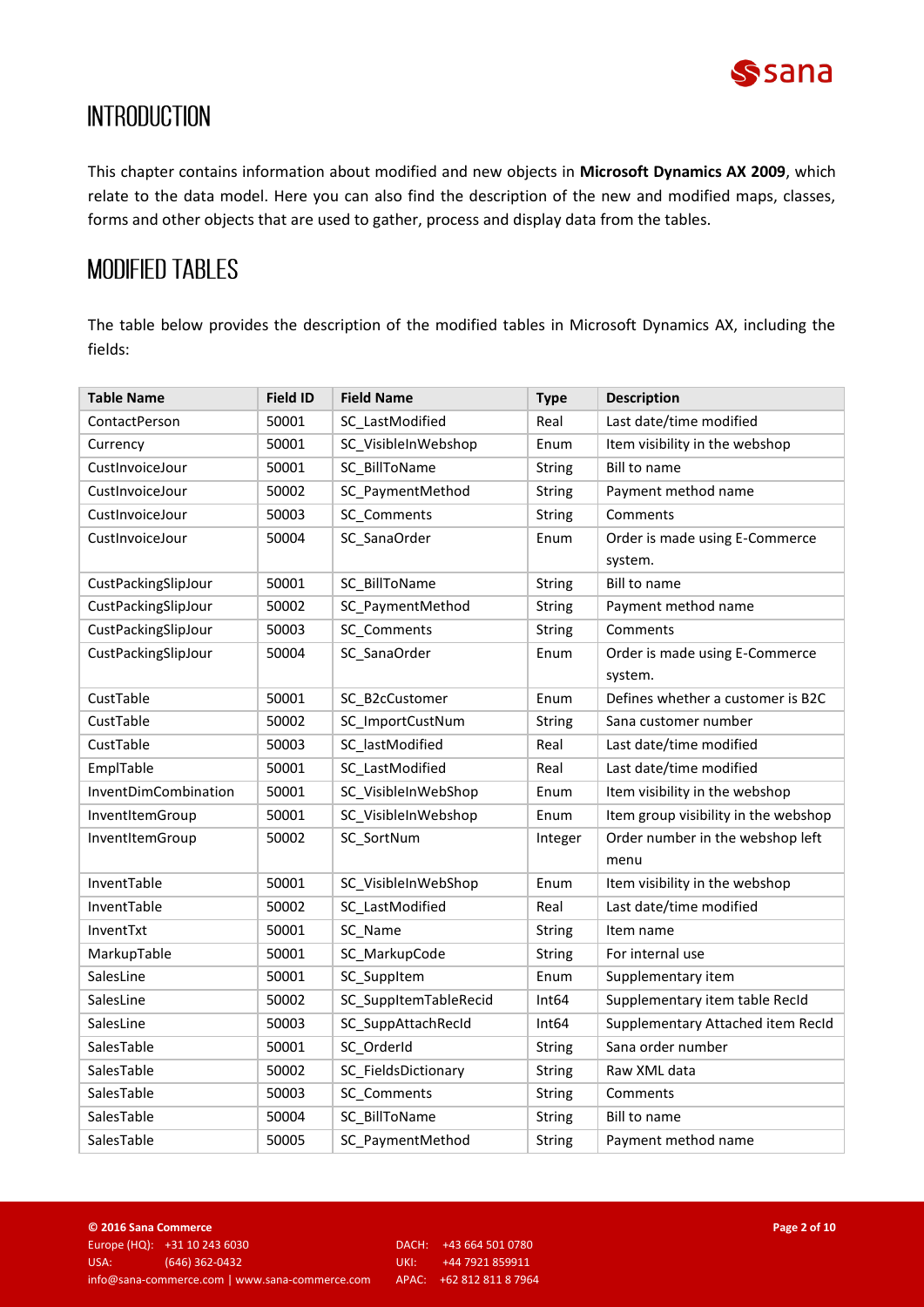

| SalesTable          | 50006 | SC PaymentStatus          | <b>String</b> | Payment method status              |
|---------------------|-------|---------------------------|---------------|------------------------------------|
| SalesTable          | 50007 | SC_PromotionValue         | Real          | Promotion discount value           |
| SalesTable          | 50008 | <b>SC PromotionAmount</b> | Real          | Promotion discount amount          |
| SalesTable          | 50009 | SC_PromotionType          | Enum          | Promotion type                     |
| SalesTable          | 50010 | SC PromotionTitle         | String        | Promotion title                    |
| SalesTable          | 50011 | SC_PromotionCode          | String        | Promotion code                     |
| SalesTable          | 50012 | SC PromotionDiscPercent   | Real          | For internal use                   |
| SalesTable          | 50013 | SC_ShipmentMethodName     | String        | Shipment method name imported      |
|                     |       |                           |               | from SQL provider                  |
| SalesTable          | 50014 | SC_SanaOrder              | Enum          | Order is made using E-Commerce     |
|                     |       |                           |               | system                             |
| SalesTable          | 50015 | SC_DateReceived           | Date          | Sana order date received           |
| SalesTable          | 50016 | SC_TimeReceived           | Time          | Sana order time received           |
| SalesTable          | 50017 | SC_ShopAccountCode        | String        | Sell-to shop account e-mail        |
| SalesTable          | 50018 | SC_PaymentTransactionId   | String        | Payment transaction ID             |
| SalesTable          | 50019 | SC_WebshopId              | String        | Webshop ID                         |
| SalesTable          | 50020 | SC_IsPersistedBasket      | Enum          | Order is used as persisted basket. |
| SalesTable          | 50022 | SC_AuthorizationStatus    | String        | Approvement status of the order    |
|                     |       |                           |               | placed by the customer with the    |
|                     |       |                           |               | sub-account role                   |
| SalesTableDelete    | 50001 | SC_SanaOrder              | Enum          | Order is made using E-Commerce     |
|                     |       |                           |               | system                             |
| SalesTableDelete    | 50002 | SC_OrderId                | String        | Sana order number                  |
| SalesQuotationTable | 50001 | SC_OrderId                | String        | Sana order number                  |
| SalesQuotationTable | 50002 | SC_FieldsDictionary       | String        | Raw XML data                       |
| SalesQuotationTable | 50003 | SC Comments               | String        | Comments                           |
| SalesQuotationTable | 50004 | SC BillToName             | String        | <b>Bill to name</b>                |
| SalesQuotationTable | 50005 | SC_PaymentMethod          | String        | Payment method name                |
| SalesQuotationTable | 50006 | SC_PaymentStatus          | String        | Payment method status              |
| SalesQuotationTable | 50007 | SC PromotionCode          | String        | Promotion code                     |
| SalesQuotationTable | 50008 | SC_PromotionTitle         | String        | Promotion title                    |
| SalesQuotationTable | 50009 | SC_PromotionType          | Enum          | Promotion type                     |
| SalesQuotationTable | 50010 | SC_PromotionAmount        | Real          | Promotion discount amount          |
| SalesQuotationTable | 50011 | SC_PromotionValue         | Real          | Promotion discount value           |
| SalesQuotationTable | 50012 | SC_PromotionDiscPercent   | Real          | For internal use                   |
| SalesQuotationTable | 50013 | SC SanaOrder              | Enum          | Order is made using E-Commerce     |
|                     |       |                           |               | system                             |
| SalesQuotationTable | 50014 | SC_ShipmentMethodName     | String        | Shipment method name imported      |
|                     |       |                           |               | from SQL provider                  |
| SalesQuotationTable | 50015 | SC_ShopAccountCode        | String        | Sell-to shop account e-mail        |
| SalesQuotationTable | 50016 | SC TimeReceived           | Time          | Sana order time received           |
| SalesQuotationTable | 50017 | SC_DateReceived           | Date          | Sana order date received           |
| SalesQuotationTable | 50018 | SC_PaymentTransactionId   | String        | Payment transaction ID             |
| SalesQuotationTable | 50019 | SC_WebshopId              | <b>String</b> | Webshop ID                         |
| SalesQuotationTable | 50020 | SC IsPersistedBasket      | Enum          | Order is used as persisted basket. |
| SalesQuotationTable | 50021 | SC_IsPromotable           | Enum          | Quotation can be converted to      |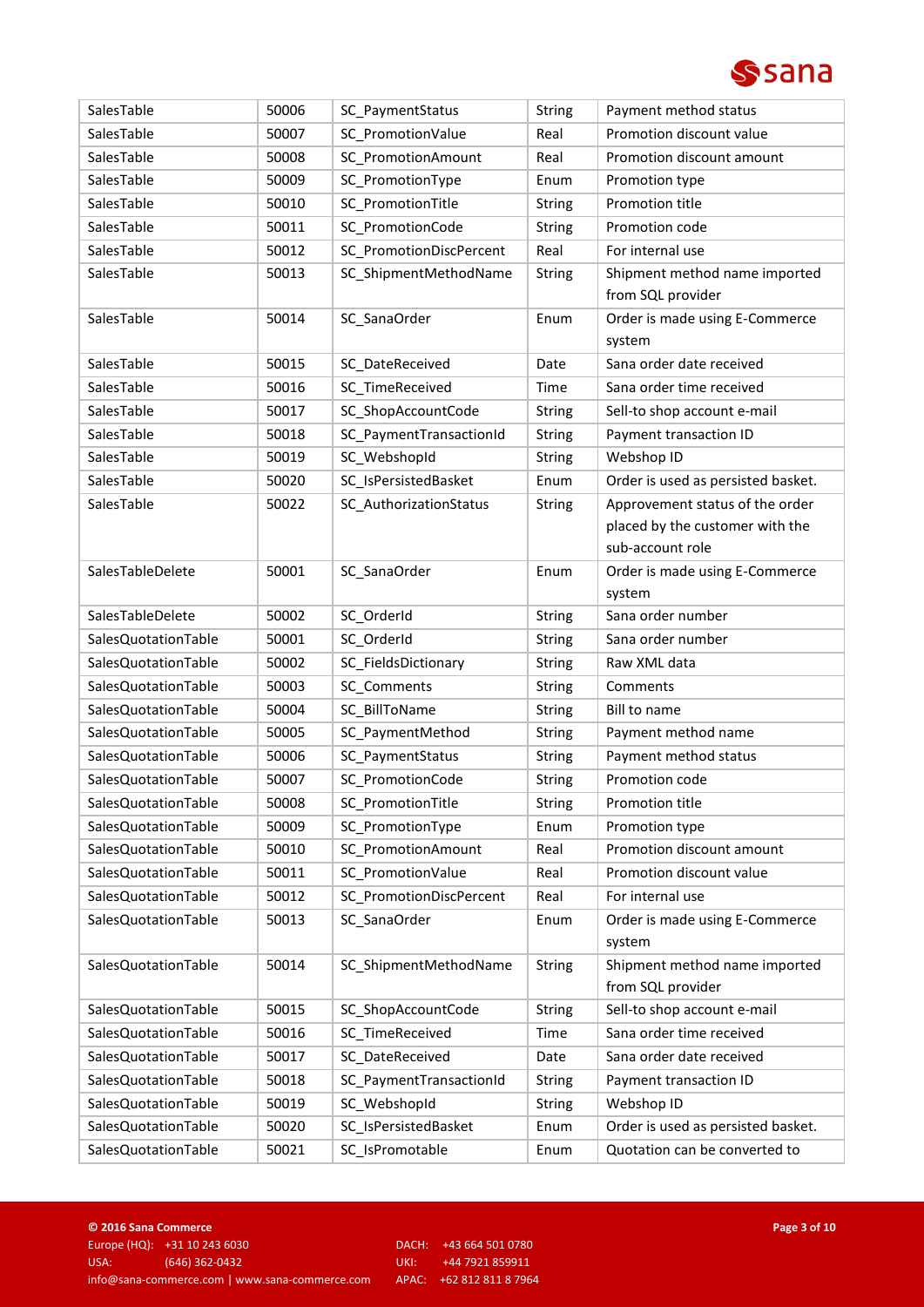

|                     |       |                        |               | order from a webshop                                                                    |
|---------------------|-------|------------------------|---------------|-----------------------------------------------------------------------------------------|
| SalesQuotationTable | 50022 | SC AuthorizationStatus | <b>String</b> | Approvement status of the order<br>placed by the customer with the<br>sub-account role. |
| SalesQuotationLine  | 50001 | SC Suppltem            | Enum          | Supplementary item                                                                      |
| SalesQuotationLine  | 50002 | SC SuppAttachRecId     | Int64         | Supplementary Attached item RecId                                                       |
| SalesQuotationLine  | 50003 | SC SuppItemTableRecid  | Int64         | Supplementary item table RecId                                                          |
| Unit                | 50001 | SC VisibleinWebshop    | Enum          | Item visibility in the webshop                                                          |

# **NEW TABLES**

The table below provides the description of the new tables in Microsoft Dynamics AX, including the fields:

| <b>Table Name</b>             | <b>Field ID</b> | <b>Field Name</b>   | <b>Type</b>   | <b>Description</b>              |
|-------------------------------|-----------------|---------------------|---------------|---------------------------------|
| SC_AddressCountryRegionSetup  | 50002           | TemplateCustomer    | String        | Customer template               |
| SC AddressCountryRegionSetup  | 50003           | CountryRegionId     | String        | Country Region Id               |
| SC_AddressCountryRegionSetup  | 50004           | VisibleInWebshop    | Enum          | Country visibility in the       |
|                               |                 |                     |               | webshop                         |
| SC_DataValidationRulesTable   | 50001           | Active              | Enum          | Specifies whether a validation  |
|                               |                 |                     |               | rule is activated               |
| SC_DataValidationRulesTable   | 50002           | ValidationTableId   | Integer       | Table ID                        |
| SC DataValidationRulesLine    | 50001           | ErrorTxt            | String        | Error message                   |
| SC DataValidationRulesLine    | 50002           | Operator            | Enum          | Operator                        |
| SC DataValidationRulesLine    | 50003           | ValidationFieldId   | Integer       | Field ID                        |
| SC DataValidationRulesLine    | 50004           | ValidationTableId   | Integer       | Table ID                        |
| SC DataValidationRulesLine    | 50005           | Value               | <b>String</b> | Value                           |
| SC_FilterWebShopsTable        | 50001           | WebShopId           | String        | Webshop ID                      |
| SC FilterWebShopsTable        | 50002           | FilterStr           | <b>String</b> | Filter string                   |
| SC FilterWebShopsTable        | 50003           | FieldName           | <b>String</b> | Field name                      |
| SC InventGroupTxt             | 50001           | <b>ItemGroupId</b>  | <b>String</b> | Item group ID                   |
| SC InventGroupTxt             | 50002           | <b>Txt</b>          | <b>String</b> | Specifies text in the current   |
|                               |                 |                     |               | language                        |
| SC_InventGroupTxt             | 50003           | Languageld          | String        | Specifies the language the text |
|                               |                 |                     |               | is used in                      |
| SC_ItemVisibilityRules        | 50001           | AccountCode         | Enum          | Account code                    |
| SC ItemVisibilityRules        | 50002           | AccountRelation     | <b>String</b> | Account selection               |
| SC ItemVisibilityRules        | 50003           | <b>ItemCode</b>     | Enum          | Item code                       |
| SC ItemVisibilityRules        | 50004           | <b>ItemRelation</b> | <b>String</b> | Item selection                  |
| SC ItemVisibilityRules        | 50005           | Mode                | Enum          | Mode                            |
| SC_LanguageParametersTable    | 50001           | LanguageId          | <b>String</b> | Language ID                     |
| SC_LanguageParametersTable    | 50002           | LocaleId            | Integer       | Windows language ID             |
| SC ManualProcessRequestsTable | 50001           | FilePath            | <b>String</b> | File path                       |
| SC ManualProcessRequestsTable | 50002           | FileName            | <b>String</b> | File name                       |
| SC_ManualProcessRequestsTable | 50003           | FileSize            | Integer       | File size                       |

UKI: +44 7921 859911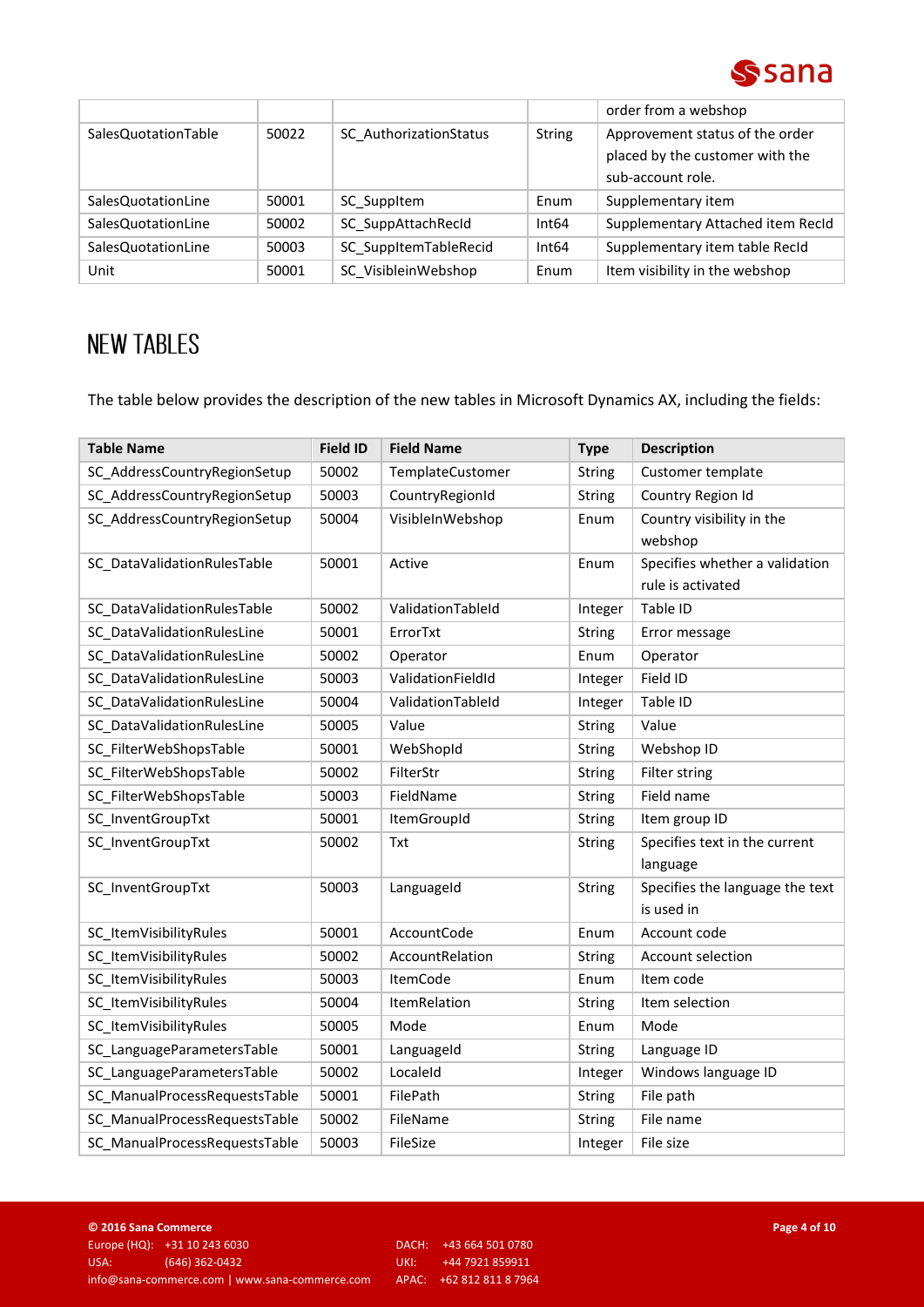

| SC_ManualProcessRequestsTable | 50004 | FileCreatedDate          | Date          | File created date               |
|-------------------------------|-------|--------------------------|---------------|---------------------------------|
| SC_ManualProcessRequestsTable | 50005 | FileModifiedDate         | Date          | File date last modified         |
| SC_ManualProcessRequestsTable | 50006 | FileAcessedDate          | Date          | File date last accessed         |
| SC ManualProcessRequestsTable | 50007 | FileType                 | String        | Type of the file                |
| SC_ManualProcessRequestsTable | 50008 | UserId                   | String        | User ID                         |
| SC_ManualRequestsSetupTable   | 50001 | ExtResTool               | String        | Response external tool          |
| SC_ManualRequestsSetupTable   | 50002 | ExtReqTool               | String        | Request external tool           |
| SC_ManualRequestsSetupTable   | 50003 | OutputDir                | String        | Response output directory       |
| SC ManualRequestsSetupTable   | 50004 | UserId                   | String        | User ID                         |
| SC ParametersTable            | 50001 | EnableLog                | Enum          | Enable logging for all requests |
| SC_ParametersTable            | 50002 | FileLogPath              | String        | Logging output directory        |
| SC_ParametersTable            | 50005 | Key                      | Integer       | Index key                       |
| SC_ParametersTable            | 50006 | UpdateThreshold          | Integer       | Update product threshold        |
| SC_ParametersTable            | 50007 | Culture                  | <b>String</b> | Default culture (language       |
|                               |       |                          |               | culture name)                   |
| SC_RelatedItemsTable          | 50001 | ItemId                   | <b>String</b> | Item ID                         |
| SC RelatedItemsTable          | 50002 | RelatedItemId            | <b>String</b> | Related item ID                 |
| SC RelatedItemsTable          | 50003 | RelationType             | Integer       | Relation type                   |
| SC_RelatedItemsTable          | 50004 | SortNum                  | <b>String</b> | Sorting number                  |
| SC_ParametersTable            | 50007 | Culture                  | <b>String</b> | Default culture                 |
| SC_WebShopsTable              | 50001 | WebShopId                | String        | Webshop ID                      |
| SC_WebShopsTable              | 50002 | TemplateCustAccount      | String        | Template customer code          |
| SC_WebShopsTable              | 50003 | ShippingCostAccount      | String        | Shipping cost account           |
| SC_WebShopsTable              | 50004 | PaymentCostAccount       | <b>String</b> | Payment cost account            |
| SC_WebShopsTable              | 50005 | TemplatePaymentCode      | String        | Payment method code             |
| SC_WebShopsTable              | 50006 | DefaultSiteId            | String        | Default site                    |
| SC_WebShopsTable              | 50007 | DefaultLocationId        | <b>String</b> | Default location                |
| SC_WebShopsTable              | 50008 | DefaultItemSalesTaxGroup | <b>String</b> | Default item sales tax group    |
| SC_WebShopsTable              | 50009 | OverrideCustDim          | Enum          | Override customer dimension     |
| SC_WebShopsTable              | 50010 | StockCalculationType     | Enum          | Inventory calculation method    |
| SC_WebShopsTable              | 50011 | OrderNumberSequence      | <b>String</b> | Sales order                     |
| SC WebShopsTable              | 50012 | QuoteNumberSequence      | <b>String</b> | Quotation                       |
| SC WebShopsTable              | 50014 | <b>DisableBOM</b>        | Enum          | Disable BOM components          |
| SC WebShopsTable              | 50015 | DisableSuppItems         | Enum          | Disable supplementary items     |
| SC WebShopsTable              | 50016 | DisableTax               | Enum          | Disable tax calculation         |
| SC WebShopsTable              | 50017 | DisableUOM               | Enum          | Disable UOM conversion          |
| SC_WebShopsTable              | 50018 | OrderType                | Enum          | Order type (order, quotation,   |
|                               |       |                          |               | journal)                        |
| SC_WebShopsTable              | 50019 | QuotePromotableDefault   | Enum          | All quotations can be           |
|                               |       |                          |               | converted into orders directly  |
|                               |       |                          |               | from the webshop                |
| SC_WebShopsTable              | 50020 | SyncOrderType            | Enum          | Synchronized basket type that   |
|                               |       |                          |               | is used only with the order     |
|                               |       |                          |               | processing strategy optimized   |
|                               |       |                          |               | for large orders                |
| SC_WebShopsTable              | 50021 | DayRange                 | Integer       | Day range within which          |

UKI: +44 7921 859911<br>APAC: +62 812 811 8 7964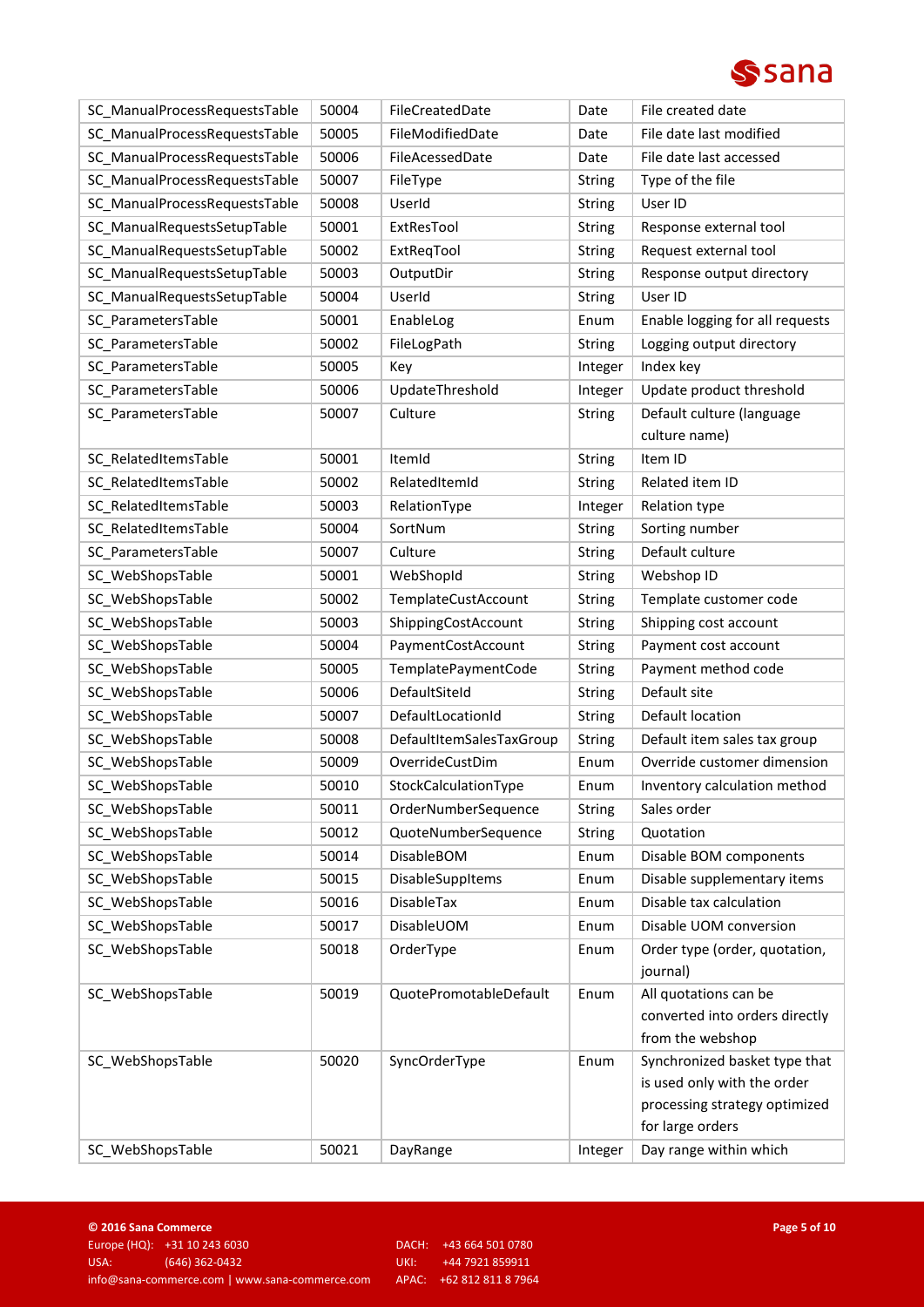

|                  |       |               |         | Microsoft Dynamics AX checks<br>the customer's order history<br>for the shopping cart<br>suggestions                                       |
|------------------|-------|---------------|---------|--------------------------------------------------------------------------------------------------------------------------------------------|
| SC WebShopsTable | 50022 | LookbackYears | Integer | The number of lookback years<br>for Microsoft Dynamics AX to<br>check the customer's order<br>history for the shopping cart<br>suggestions |
| SC WebShopsTable | 50023 | SortingOption | Enum    | Determines which products<br>based on the customer's order<br>history should be shown as<br>suggested                                      |

## **MODIFIED MAPS**

The table below provides the description of the modified maps:

| Map ID | <b>Map Name</b>  | <b>Description</b>          |
|--------|------------------|-----------------------------|
| 21.3   | PriceDiscHeading | Added promotion calculation |

## **NEW BASE ENUMS**

The tables below provide the description of the new and modified base enums:

| <b>Base Enum ID</b> | <b>Base Enum Name</b> | <b>Description</b>                           |
|---------------------|-----------------------|----------------------------------------------|
| 50008               | SC SortingOption      | Identification of sort type.                 |
| 50001               | SC AccountType        | Webshop account type                         |
| 50004               | SC AllowDeny          | Permission type used to allow or deny enum   |
| 50002               | SC DiscountType       | Promotion discount type                      |
| 50007               | SC SalesType          | Sales Order type (order, quotation, journal) |
| 50005               | SC TableGroup         | Enum type of the field relation              |
| 50006               | SC ValidationOperator | Criteria operator                            |

# NEW EXTENDED DATA TYPES

The table below provides the description of the new extended data types:

| <b>Extended Data Type ID</b> | <b>Extended Data Type Name</b> | <b>Description</b>      |
|------------------------------|--------------------------------|-------------------------|
| 50001                        | SC Code                        | Code for identification |
| 50002                        | SC Comments                    | Order comments          |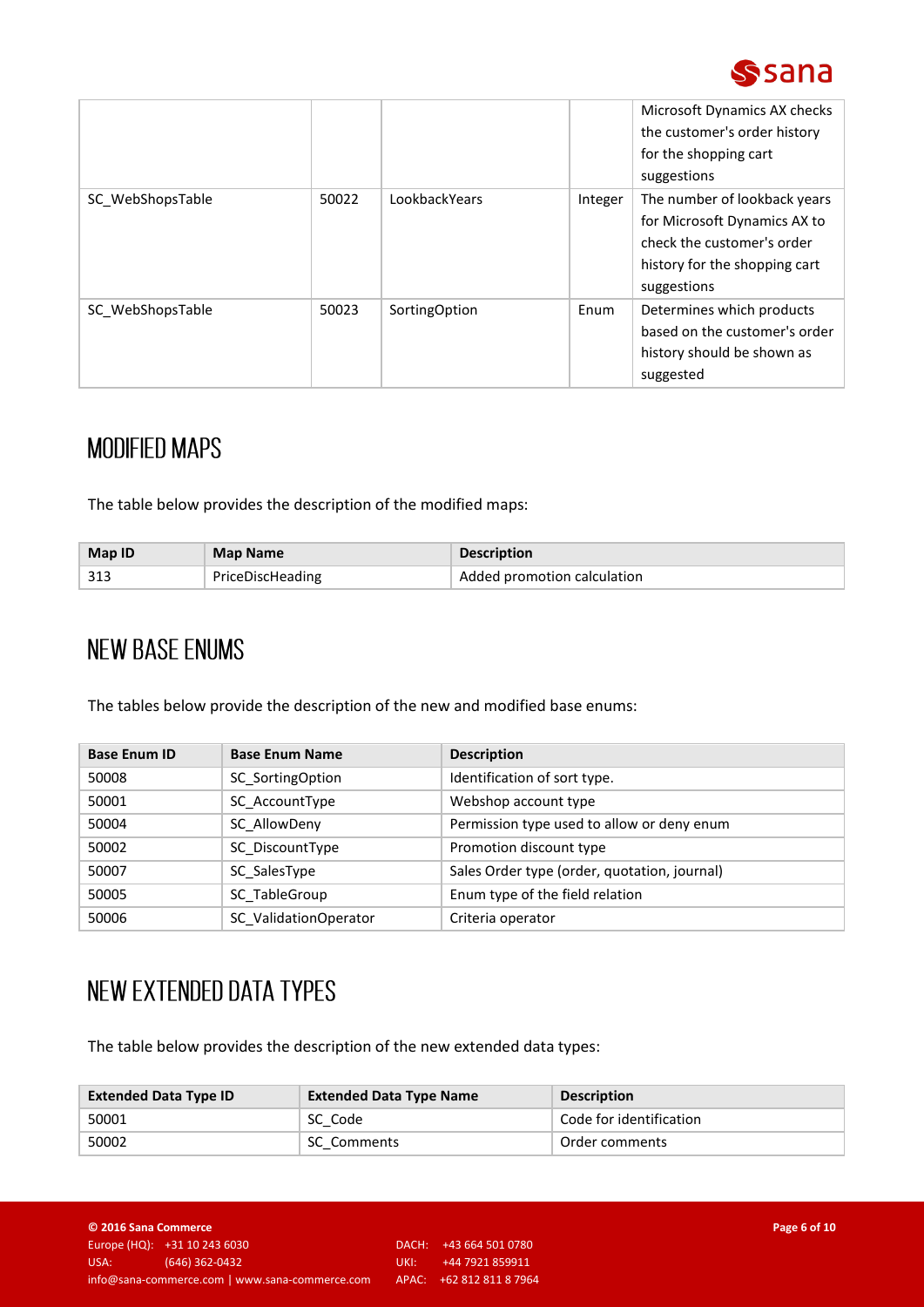

| 50003 | SC FieldName | Inventory table field name       |
|-------|--------------|----------------------------------|
| 50004 | SC LargeText | Alternative text for the element |
| 50005 | SC WebshopId | Webshop name                     |

## NEW SECURITY AND CONFIGURATION KEYS

The table below provides the description of the new security and configuration keys:

| <b>Configuration Key ID</b> | <b>Configuration Key Name</b> | <b>Description</b>                            |
|-----------------------------|-------------------------------|-----------------------------------------------|
| 50001                       | SC SanaCommerce               | Main Sana Commerce solution configuration key |

| Security Key ID | <b>Security Key Name</b> | <b>Description</b>                           |
|-----------------|--------------------------|----------------------------------------------|
| 50001           | SC SanaDaily             | Security key for Sana Commerce menu elements |
| 50002           | SC SanaTables            | Security key for Sana Commerce tables        |

## **NEW MACROS**

| <b>Macros Name</b> | <b>Description</b>                               |
|--------------------|--------------------------------------------------|
| SANA               | Sana macros which makes statements easy to reuse |

# NEW AND MODIFIED CLASSES

The tables below provide the description of the new and modified classes.

### **Modified classes**:

| <b>Class ID</b> | <b>Class Name</b>             | <b>Description</b>                                                 |
|-----------------|-------------------------------|--------------------------------------------------------------------|
| 329             | Markup                        | A system bug was fixed in Microsoft Dynamics AX 2009 SP1. This fix |
|                 |                               | was made for the correct functioning of quote to order conversion. |
| 2567            | SuppltemCreate Sales          | Mark the line as supplementary                                     |
| 768             | SuppltemCreate SalesQuotation | Mark the line as supplementary                                     |
| 540             | SalesTableType                | Set and validate new fields for SalesTable                         |

#### **New classes**:

| <b>Class ID</b> | <b>Class Name</b>             | <b>Description</b>                                                    |
|-----------------|-------------------------------|-----------------------------------------------------------------------|
| 50001           | SC About                      | About Sana Commerce                                                   |
| 50012           | SC AXDataServiceClient        | Main Sana Commerce solution class                                     |
| 50014           | SC AXDataServiceClient Common | Used to retrieve information about entities (fields, relation between |
|                 |                               | fields, etc.)                                                         |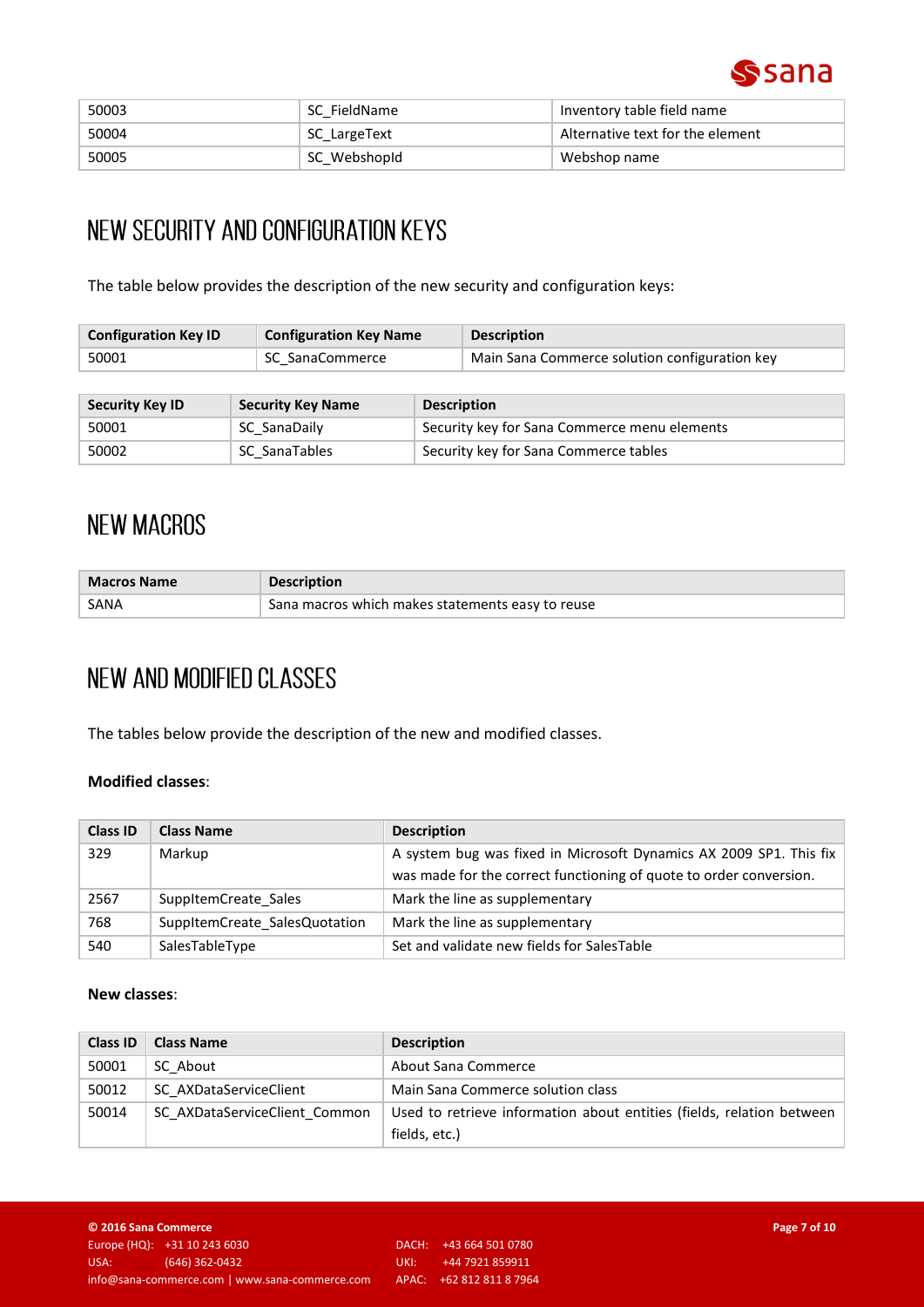

| 50013 | SC AXDataServiceClient Customer | Contains functions for processing customers and salespeople                        |
|-------|---------------------------------|------------------------------------------------------------------------------------|
| 50016 | SC AXDataServiceClient Order    | Contains functions for retrieving sales documents (orders, quotes,<br>etc.)        |
| 50017 | SC AXDataServiceClient Product  | Contains functions for catalog subsystem (products, categories,<br>variants, etc.) |
| 50015 | SC AXDataServiceClient Settings | Contains functions for retrieving settings (currency, region, etc.)                |
| 50010 | SC DefaultDataWizard            | Sana Commerce wizard                                                               |
| 50008 | SC ManualRequestsSetup          | Manual request tool                                                                |
| 50018 | SC WebshopOrdersListPages       | Sana orders list                                                                   |

# NEW AND MODIFIED FORMS

The tables below provide the description of the new and modified forms.

### **Modified forms**:

| <b>Form Name</b>            | <b>Description</b>                                                                   |
|-----------------------------|--------------------------------------------------------------------------------------|
| CustPackingSlipJournal      | Added new method for group all Sana orders                                           |
| CustInvoiceJournal          | Added new method for group all Sana orders                                           |
| Currency                    | Added new field 'Visible in webshop'                                                 |
| AddressCountryRegion        | Added two new fields 'Visible in webshop' and 'Customer template'                    |
| <b>InventDimCombination</b> | Added new field 'Visible in webshop'                                                 |
| InventItemGroup             | Added two new fields 'Visible in webshop' and 'Sorting no.'                          |
| InventTable                 | Added two new fields 'Visible in webshop' and 'Last date/time modified' and new menu |
|                             | item 'Related items'                                                                 |
| InventTxt                   | Added new field 'Item name'                                                          |
| ReturnTable                 | Added new method for group all Sana orders                                           |
| SalesTable                  | Added new tab 'E-Commerce' with the Sana comments, promotion and order fields        |
| SalesTableDelete            | Added new method for group all Sana orders                                           |
| SalesQuotationTable         | Added new tab 'E-Commerce' with the Sana comments, promotion and order fields        |
| SysAbout                    | Added Sana Commerce information                                                      |
| Unit                        | Added new field 'Visible in webshop'                                                 |

### **New forms:**

| <b>Form Name</b>             | <b>Description</b>                                                                                                    |
|------------------------------|-----------------------------------------------------------------------------------------------------------------------|
| SC About                     | Used to view about Sana info                                                                                          |
| SC DataValidationRules       | Data validation rules which validate table data                                                                       |
| SC DefaultDataWizard         | Sana Commerce startup wizard which guides through the Sana Commerce setup<br>and helps to configure the main settings |
| SC ItemVisibilityRules       | Customer assortment used to set product visibility rules for individual customers or<br>customer groups               |
| SC InventItemCombinationInfo | Item combination information overview                                                                                 |
| SC InventItemInfoDetail      | Webshop catalog overview which shows sales item information details for the                                           |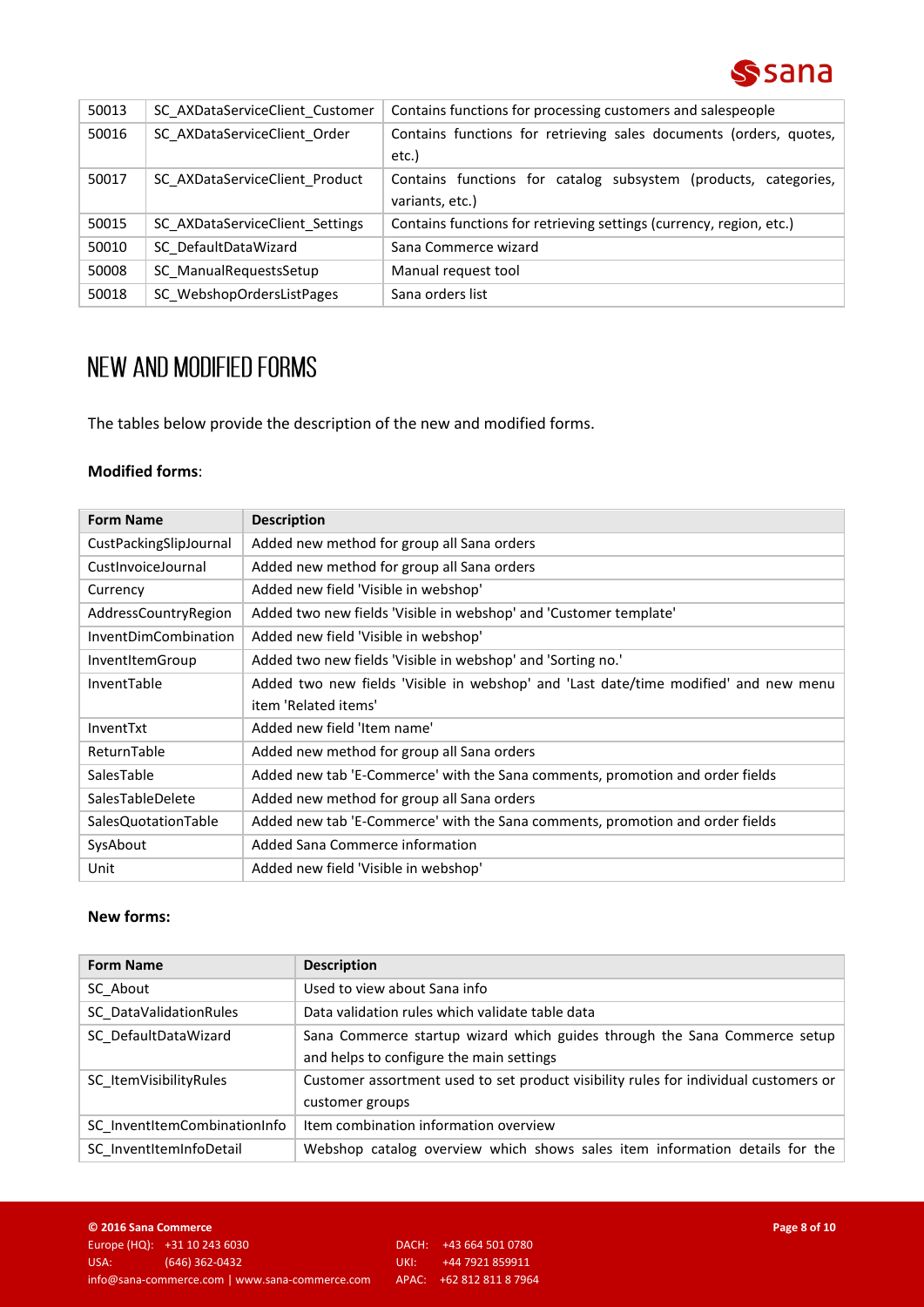

|                          | webshops                                                                            |  |
|--------------------------|-------------------------------------------------------------------------------------|--|
| SC ManualProcessRequests | Manual process requests used to get response from manually requested XML file       |  |
| SC RelatedItems          | Used to add/remove related items                                                    |  |
| SC InventGroupTxt        | Translations for inventory groups                                                   |  |
| SC Parameters            | Webshop parameters, like logging, default storage dimension and language<br>mapping |  |
| SC WebShopsFilters       | Used to set filters for the webshop catalog                                         |  |
| SC WebShops              | Used to create and manage webshop                                                   |  |

## **NEW SERVICES**

The table below provides the description of the new service:

| <b>Service Name</b> | <b>Description</b>                                                                                         |
|---------------------|------------------------------------------------------------------------------------------------------------|
|                     | SC AXDataServiceClient   Used to connect Microsoft Dynamics AX 2009 AIF web service with the Sana Commerce |
|                     | framework                                                                                                  |

## **NEW MENU ITEMS**

| <b>Menu Item Name</b>                 | <b>Description</b>                                                                          |
|---------------------------------------|---------------------------------------------------------------------------------------------|
| SC_About                              | Used to view about Sana info                                                                |
| SC_SalesTableListPageWebshop          | View or take action on a list of sales orders                                               |
| SC_SalesTableReturnListPageWebshop    | Show return orders                                                                          |
| SC SalesTableDeleteListPageWebshop    | Show all sales orders marked as voided                                                      |
| SC CustInvoiceJourListPageWebshop     | List of updated invoices                                                                    |
| SC_CustPackingSlipJourListPageWebshop | List of updates packing slips                                                               |
| SC_SalesQuotationTableListPageWebshop | View or take action on a list of quotations                                                 |
| SC_DefaultDataWizard                  | Sana Commerce startup wizard that guides through Sana Commerce<br>configuration             |
| SC_DataValidationRules                | Data validation rules that validate table data for response                                 |
| SC_ItemVisibilityRules                | Customer assortment allows to configure product visibility rules                            |
| SC_InventItemInfoDetail               | Webshop catalog overview                                                                    |
| SC_InventItemCombinationInfo          | Item combination information overview                                                       |
| SC_InventGroupTxt                     | Translations used to create or update the item group descriptions in<br>different languages |
| SC_ManualProcessRequests              | Manual process requests used to get response from manually requested<br>XML file            |
| SC_Parameters                         | Webshop parameters                                                                          |
| SC_RelatedItems                       | <b>Related items</b>                                                                        |
| SC_WebShops                           | Webshops                                                                                    |
| SC_WebShopsFilters                    | Webshop filters                                                                             |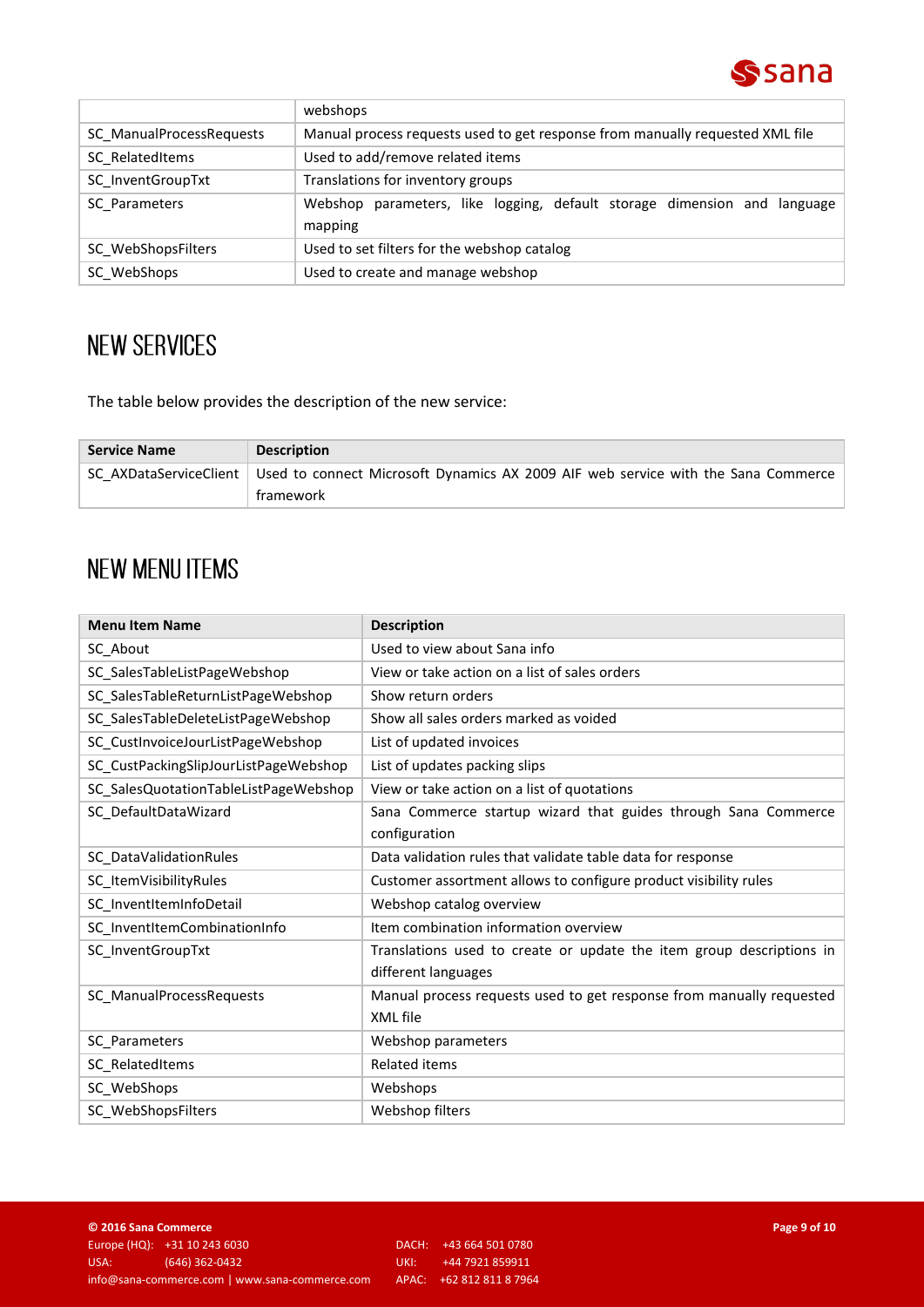

## NEW AND MODIFIED MENUS

### **Modified menu:**

| <b>Menu Name</b> | <b>Description</b>                                                           |
|------------------|------------------------------------------------------------------------------|
| MainMenu         | Add Sana Commerce 'Webshop' menu item to the main Microsoft Dynamics AX menu |

#### **New menu:**

| <b>Menu Name</b> | <b>Description</b>           |
|------------------|------------------------------|
| SC SanaWebshop   | Sana Commerce 'Webshop' menu |

**© 2016 Sana Commerce Page 10 of 10** Europe (HQ): +31 10 243 6030 DACH: +43 664 501 0780 info@sana-commerce.com | www.sana-commerce.com

UKI: +44 7921 859911<br>APAC: +62 812 811 8 7964